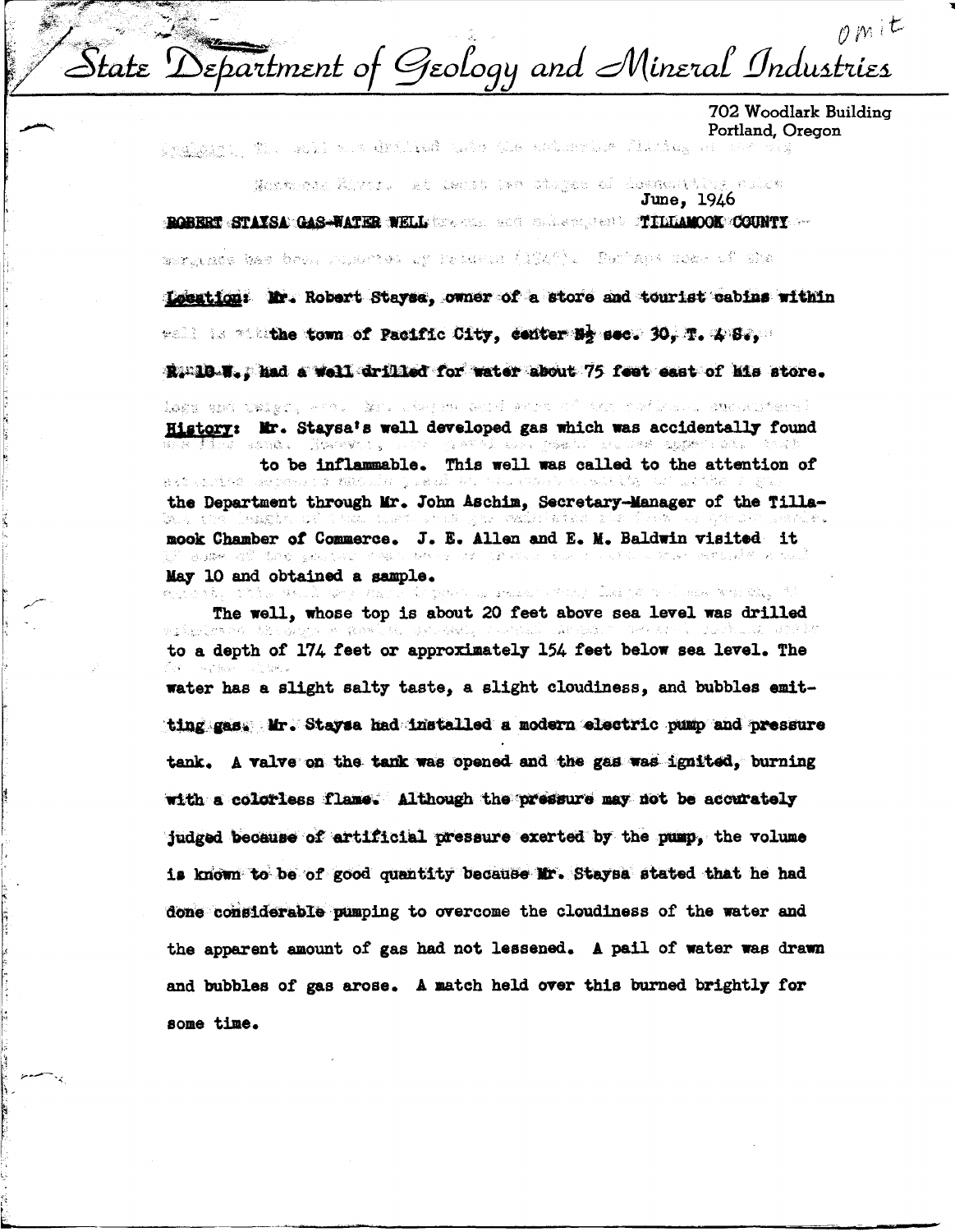The well was drilled into the estuarine filling of the Big Geology:

Nestucca River. At least two stages of downcutting below sea level by Oregon coastal streams and subsequent filling during submergence has been reported by Baldwin (1945). Perhaps some of the older fill (the Coquille) was penetrated but it is more likely that the well is within the more recent fill. Both estuarine fills contain abundant plant material derived from buried salt marshes and included logs and twigs, etc. Mr. Staysa said most of the sediment encountered was fine sand. However, some gravel and peaty lenses appeared. Such estuarine deposits should yield an abundant quantity of methane gas but the length of time that this gas maintains its flow is questionable. If some of the porous peat beds or gravel beds have considerable areal extent, this well may have tapped a relatively large volume which, if withdrawn through a sealed system, should support several cooking units for some time.  $\mathbb{P}^1_{\mathcal{M}} \mathbb{P}^2_{\mathcal{M}} \mathbb{P}^2_{\mathcal{M}} \mathbb{P}^2_{\mathcal{M}} \mathbb{P}^2_{\mathcal{M}} \mathbb{P}^2_{\mathcal{M}} \mathbb{P}^2_{\mathcal{M}} \mathbb{P}^2_{\mathcal{M}} \mathbb{P}^2_{\mathcal{M}} \mathbb{P}^2_{\mathcal{M}} \mathbb{P}^2_{\mathcal{M}} \mathbb{P}^2_{\mathcal{M}} \mathbb{P}^2_{\mathcal{M}} \mathbb{P}^2_{\mathcal{M}} \mathbb{P}^2_{\$ 

Conclusions: The gas is probably marsh gas (methane) derived from decaying plant material in an estuarine fill of the Nestucca River. A relatively large quantity of gas may be obtained which, if controlled, should extend over a period of years.

. An analysis of the gas by the Portland Gas and Coke Company revealed the following: a service construction of the construction

**Company of the Company of the Company of the Company of the Company of the Company of the Company of the Company** 

**全部** 图 图 2

このことは、1990年に、これに、1990年に同じには、1990年には、1990年には、1990年に、1990年に、1990年には、1990年には、1990年には、1990年には、1990年には、19 John Hussels Resear Strit . Salvivin